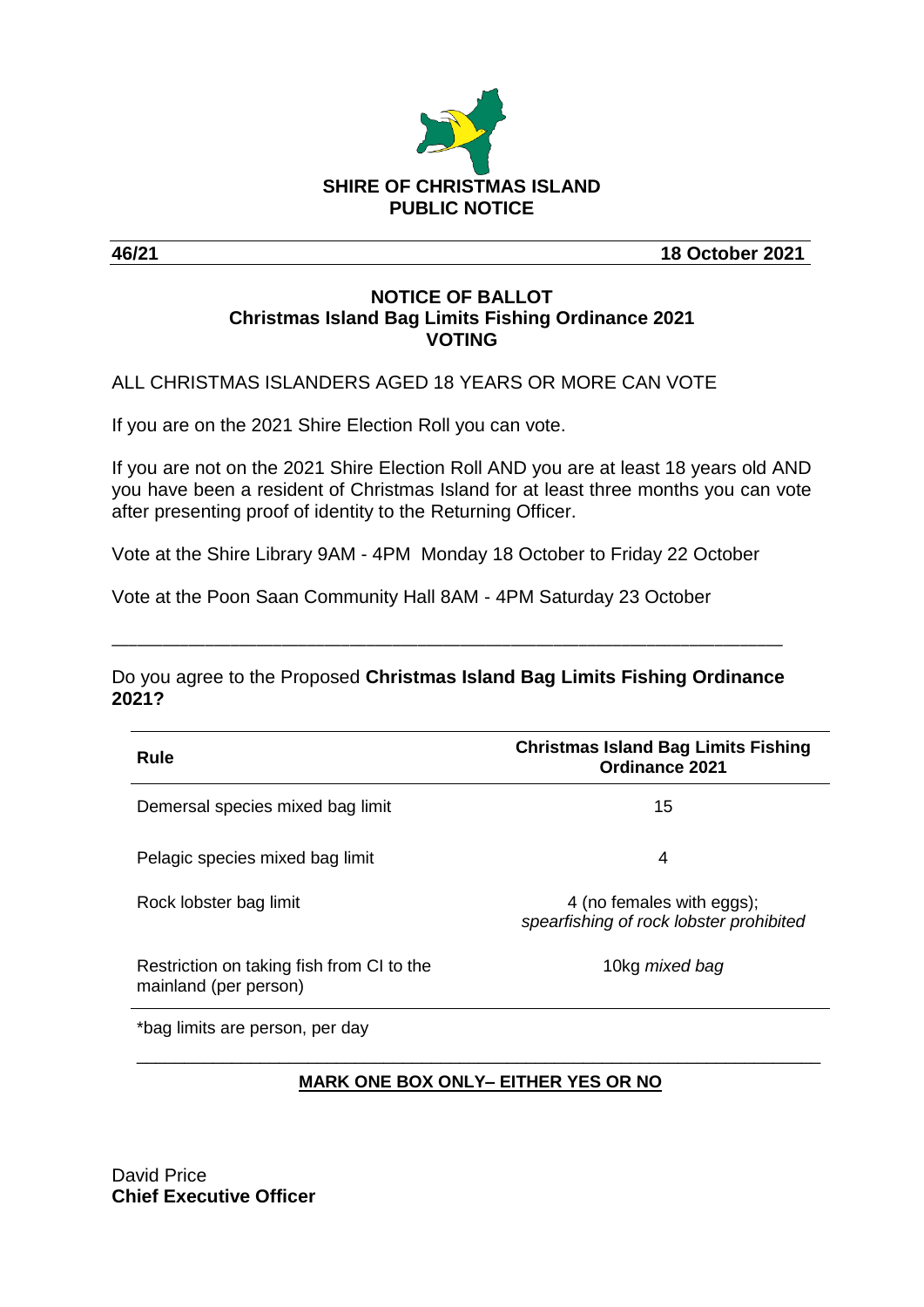

**46/21 2021** 年 **10** 月 **18** 日

# 投票通知书 **2021**年圣诞岛袋限制捕鱼条例 投票表决

# 所有**18**岁或以上的圣诞岛居民都可以投票

如果您在2021年郡政府的选举名单上,您可以投票。

如果您不在2021年郡政府选举登记册上,并且您至少18岁,并且您已经在圣诞岛居住 了至少三个月,您可以在向选举官出示身份证明后进行投票。

\_\_\_\_\_\_\_\_\_\_\_\_\_\_\_\_\_\_\_\_\_\_\_\_\_\_\_\_\_\_\_\_\_\_\_\_\_\_\_\_\_\_\_\_\_\_\_\_\_\_\_\_\_\_\_\_\_\_\_\_\_\_\_\_\_\_\_

10月18日星期一至10月22日星期五上午9时至下午4时在郡图书馆投票

10月23日星期六上午8点至下午4点在半山社区会堂投票

#### 您是否同意 2021 年拟议的圣诞岛袋限制捕鱼条例?

| 规则                  | 2021 年圣诞岛袋限制捕鱼条例           |
|---------------------|----------------------------|
| 底栖物种混合袋限值           | 15                         |
| 远洋物种混合袋限值           | 4                          |
| 岩石龙虾袋限制             | 4( 没有带卵的雌性); <i>禁止捕石龙虾</i> |
| 限制携带鱼类从 Cl 进入内地(每人) | 10 公斤混合袋                   |
| *限额为每人每天            |                            |

# 请仅标记一个框 **–** 是 或 否

\_\_\_\_\_\_\_\_\_\_\_\_\_\_\_\_\_\_\_\_\_\_\_\_\_\_\_\_\_\_\_\_\_\_\_\_\_\_\_\_\_\_\_\_\_\_\_\_\_\_\_\_\_\_\_\_\_\_\_\_\_\_\_\_\_\_